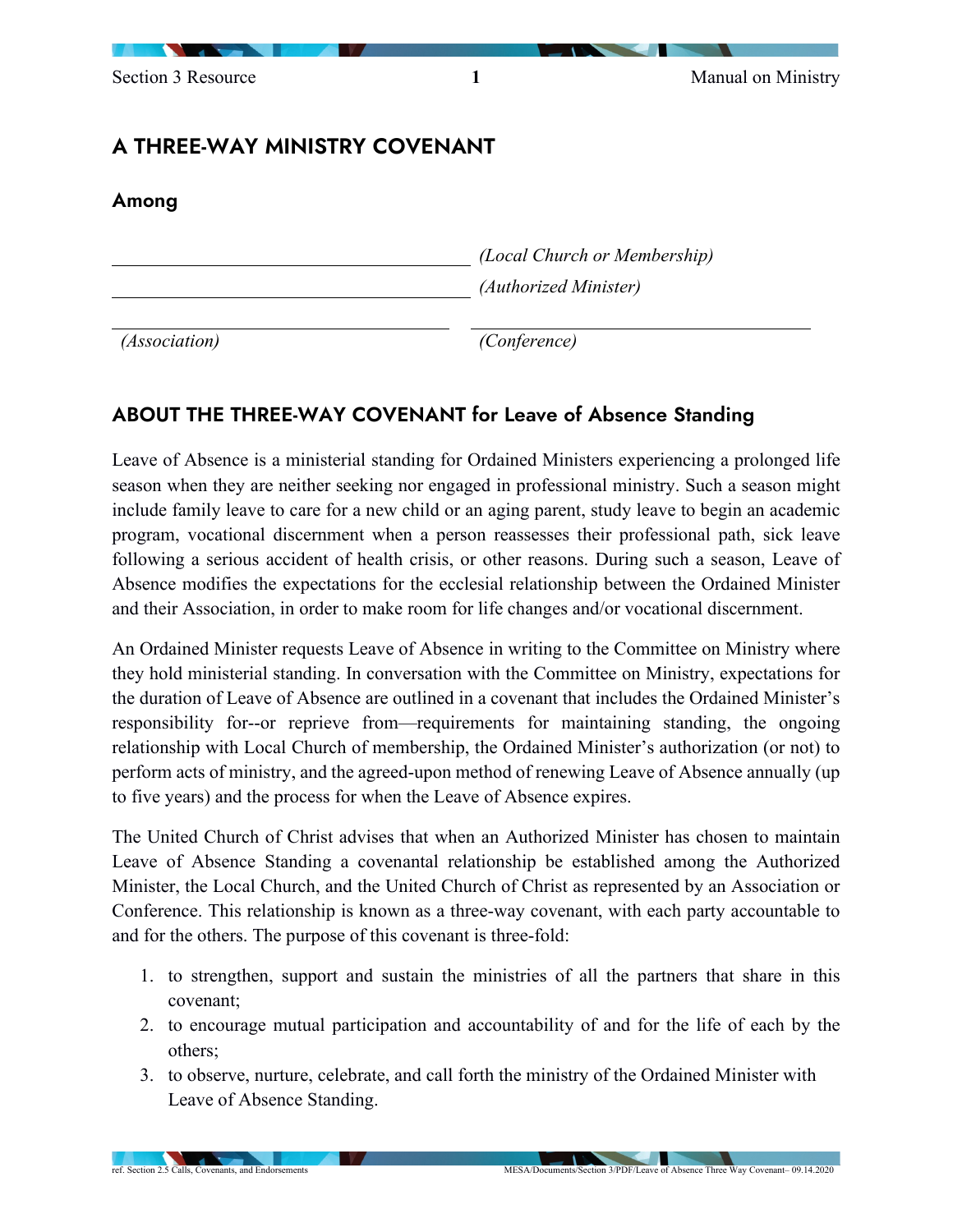# COVENANTS OF MUTUAL ACCOUNTABILITY

## **\_\_\_\_\_\_\_\_\_\_\_\_\_\_\_\_\_\_\_\_ seeking Leave of Absence Standing, as an Authorized Minister of the United Church of Christ covenants:**

| To | United Church of Christ in |  |  |
|----|----------------------------|--|--|
|----|----------------------------|--|--|

- to serve a congregation (the Local Church of membership) in roles of service traditionally performed by lay persons such as participate on a committee, teach a class or serve as liturgist in worship, and guest preach when invited by the Local Church minister;
- Maintain membership in good standing with the state of standing standing with state of  $\mathbb{R}^n$ , including financial support for the general ministries of this church and a commitment to earnest prayer for the well-being of this congregation and its ministry and to embody the ethics of the UCC Ministerial Code;
- Fidelity to the terms of this covenant and dedication to the tasks as set forth.

*To the* \_\_\_\_\_\_\_\_\_\_\_\_\_\_\_\_\_\_\_\_ \_\_\_\_\_\_\_\_\_\_\_\_\_\_\_\_\_\_\_\_ where standing is held*:*

- **Participation in Association Annual Meetings, Ministerium gatherings, Conference** Annual Meetings and to communicate with the Association and Conference when able;
- To vote at meetings when appropriate;
- Adherence to oversight by the Association Committee on Ministry in accordance with the guidelines outlined in this Covenant. The following requirements for maintaining standing are waived or modified (*state the manner of modification)*
	- o Boundary Training
		- Waived
		- Modified in this manner:
	- o Life-long Learning
		- Waived
		- Modified in this manner:
	- o Other Requirements
		- Waived
		- Modified in this manner: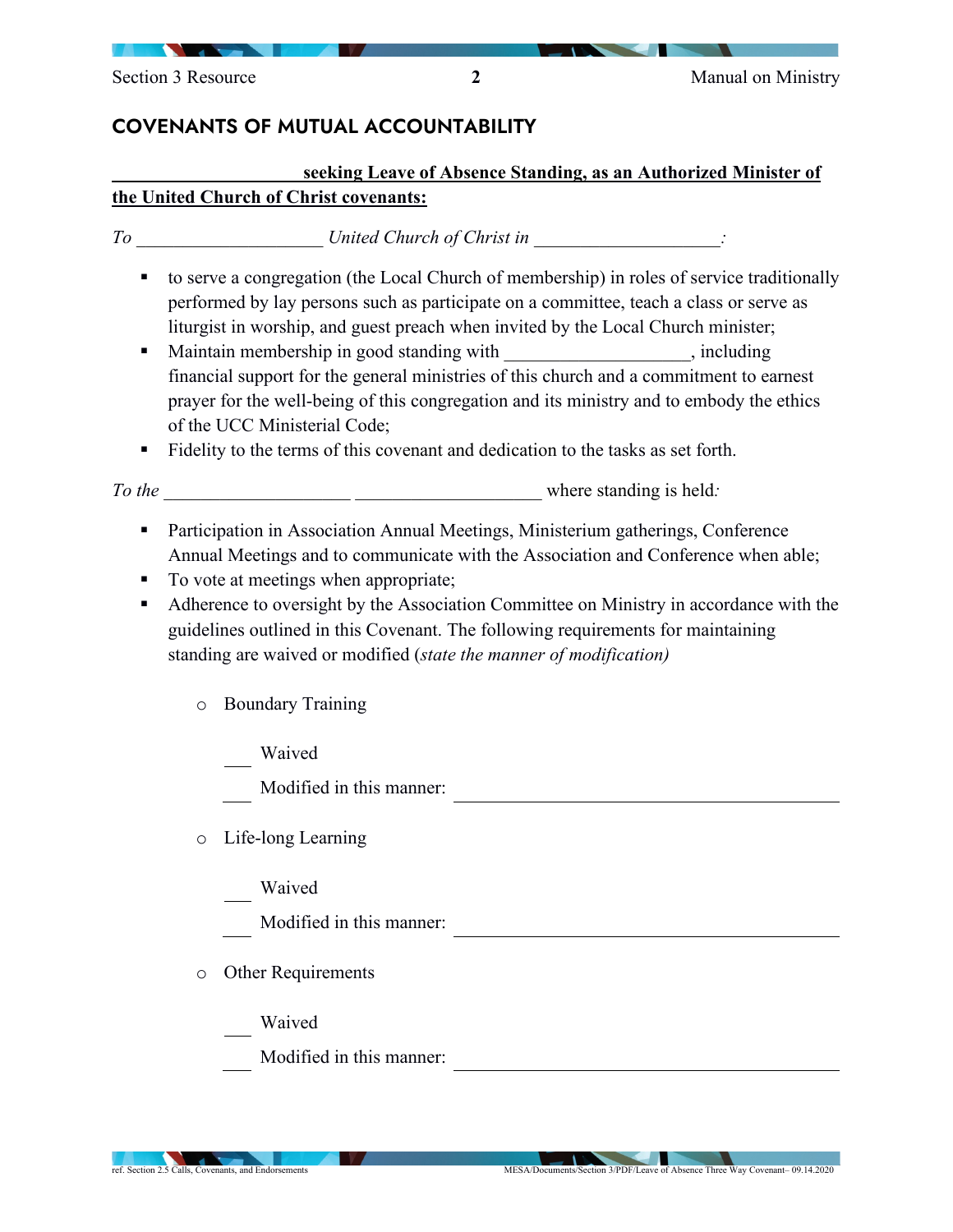- To refrain from seeking ministerial positions, entering into Call Agreements, providing on-going Pulpit Supply;
- To refrain from public acts of ministry, **unless** invited by an Ordained Minister in good standing. The following **exceptions** are allowed:
	- Officiating at weddings and/or funerals
	- **Pulpit supply**
	- Celebrating Sacraments
	- Other:

*Additionally, as a Minister with Leave of Absence Standing I understand: that my standing can transfer across Associations, and that I may request to reinstate my Active Ministerial Standing in the Association where my Leave of Absence Standing is held should I desire to return to Active Ministerial Standing.*

### United Church of Christ, as the Local Church of Membership

#### **covenants:**

*To* \_\_\_\_\_\_\_\_\_\_\_\_\_\_\_\_\_\_\_\_*:*

- Belief in God's call that has led you to this particular season of mission and ministry;
- Prayers for work with the  $\cdot$ ;
- Public recognition of an Ordained Minister with Leave of Absence Standing as a member of the congregation and extend invitations to co-officiate rites and sacraments when appropriate;

*To the* **with the set of the set of the set of the set of the set of the set of the set of the set of the set of the set of the set of the set of the set of the set of the set of the set of the set of the set of the set o** 

- Appropriate documentation of an ordained minister with Leave of Absence Ministerial Standing;
- Fidelity to the covenants of mutual accountability as articulated in this document.

### **The** \_\_\_\_\_\_\_\_\_\_\_\_\_\_\_\_\_\_\_\_**of the United Church of Christ covenants:**

- *To* \_\_\_\_\_\_\_\_\_\_\_\_\_\_\_\_\_\_\_\_\_:
- All of the rights and responsibilities of an authorized minister in this Association.
- Clear communication of this Association's/Conference's requirements for good Leave of Absence Ministerial Standing;
- Will maintain annual contact with the Minister holding Leave of Absence Standing, in order to keep accurate contact information and communicate relevant information from